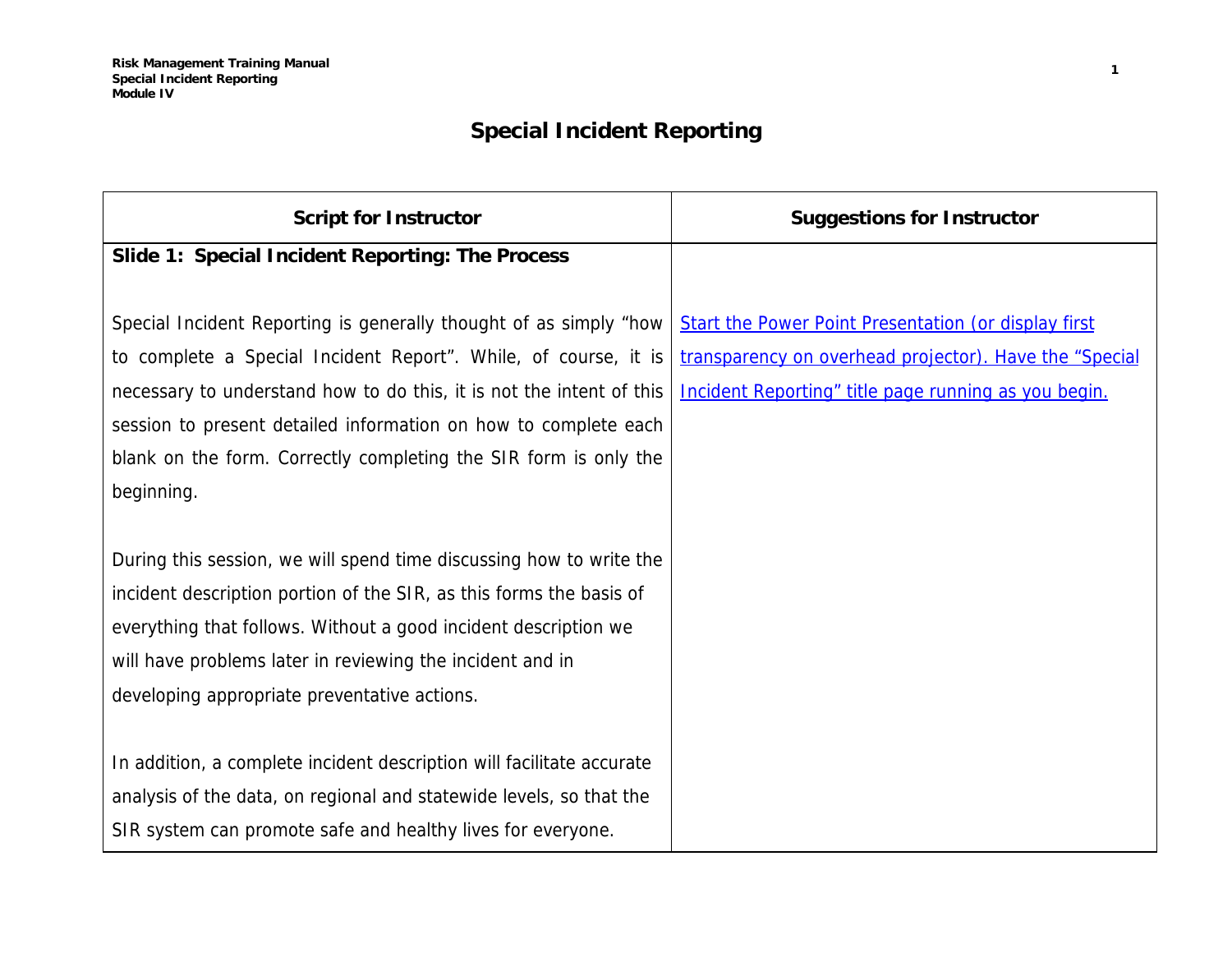| <b>Script for Instructor</b>                                         | <b>Suggestions for Instructor</b>                        |
|----------------------------------------------------------------------|----------------------------------------------------------|
| Slide 2: Something Really BAD Happened!                              |                                                          |
|                                                                      |                                                          |
| As service providers or regional center staff, it is imperative that | If the regional center conducts specific training on     |
| everyone understand what must be reported:                           | recognizing and reporting SIR's, then refer to it now.   |
|                                                                      |                                                          |
| Any special incident as defined in Title 17 that occurs "during the  | Differentiate between what is reported to DDS (Title 17) |
| time the individual was receiving services and supports from any     | and what else must be reported to the regional center.   |
| vendor or long-term health care facility" must be reported to the    |                                                          |
| regional center.                                                     | Distribute copies of the following two handouts:         |
|                                                                      | <b>Requirements for Special Incident Reporting</b>       |
| The handouts now being distributed include all the specific          | by Vendors and Long-Term Health Care                     |
| requirements for Special Incident Reporting for both service         | <b>Facilities</b> ; and                                  |
| providers and regional centers. They serve as ready references as    | <b>Requirements for Special Incident Reporting</b>       |
| you address special incidents in your day to day work with           | by Regional Centers.                                     |
| consumers.                                                           |                                                          |
|                                                                      |                                                          |
| The regional center may have additional special incident reporting   |                                                          |
| requirements. Deaths and victim of crime incidents for all           |                                                          |
| individuals, regardless of where they live, must be reported to      |                                                          |
| DDS.                                                                 |                                                          |
|                                                                      |                                                          |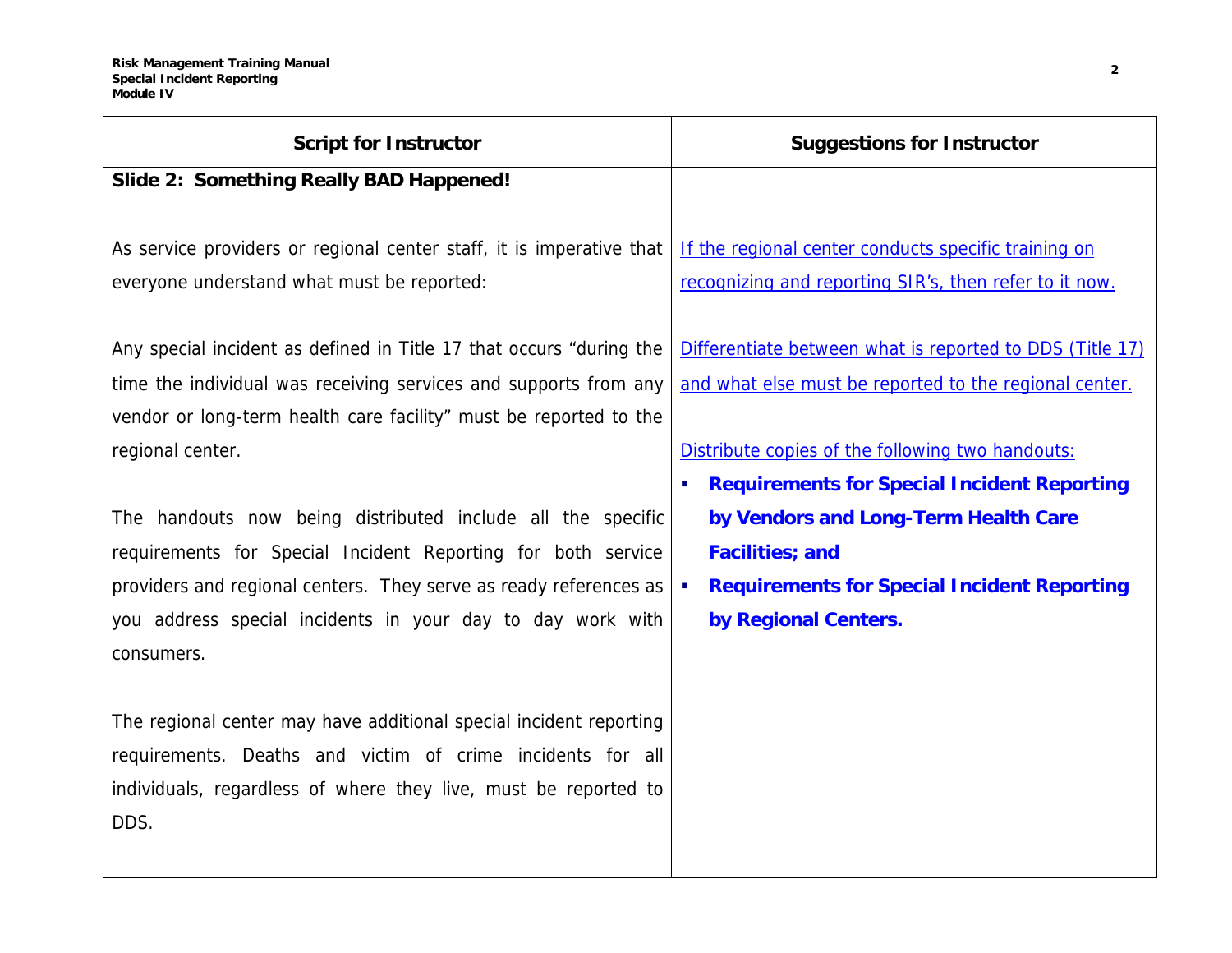| Slide 3: Why Report Incidents?                                                 |                                                                                                                    |
|--------------------------------------------------------------------------------|--------------------------------------------------------------------------------------------------------------------|
| What are some of the reasons why incident reporting<br><i>is</i><br>important? | Record these on a blackboard, marker board, flip chart,<br>or blank transparency.                                  |
| Let's review a few of these reasons. Incident reporting systems:               | The reasons may differ from those listed in the script in<br>the left hand column; however, you should ensure that |
| Ensure accurate data is available to the region, the state,<br>п               | these are included. Add others on your own if not                                                                  |
| and to CMS, the federal agency that monitors Medicaid                          | volunteered by the group.                                                                                          |
| waiver services                                                                |                                                                                                                    |
| Analyze and trend incident data from both an individual and<br>в               |                                                                                                                    |
| systems perspective for monitoring and improvement                             |                                                                                                                    |
| To satisfy regulations<br>в                                                    |                                                                                                                    |
| To meet our personal & professional responsibility<br>п                        |                                                                                                                    |
| To provide a healthier and safer environment for everyone<br>п                 |                                                                                                                    |
| we serve                                                                       |                                                                                                                    |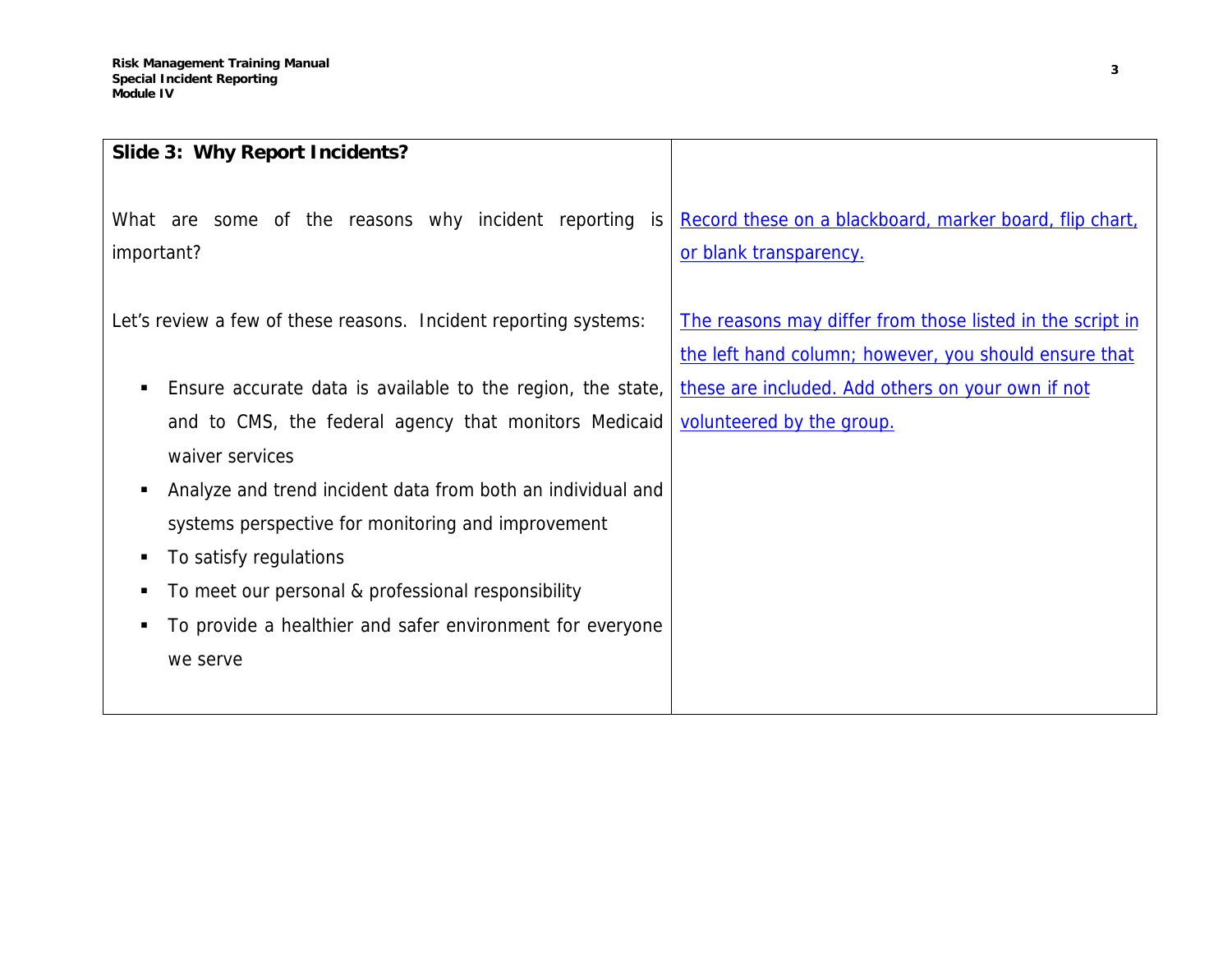| Slide 4: The Incident                                                                                                                                                                                                                                                                                                                                                 |                                                                                                                                                                                                                                                           |
|-----------------------------------------------------------------------------------------------------------------------------------------------------------------------------------------------------------------------------------------------------------------------------------------------------------------------------------------------------------------------|-----------------------------------------------------------------------------------------------------------------------------------------------------------------------------------------------------------------------------------------------------------|
| Service Coordinators are faced with difficult decisions about how<br>much information should be included on the SIR. There is no<br>single, easy answer to this question that fits every situation.<br>To know the correct answer, it is necessary to look at why the<br>Description of the Incident is necessary.                                                    | Ask participants how they report or receive reports of<br>special incidents and what information is typically<br>included.<br>Another strategy is to read or display a description of a                                                                   |
| The purpose of this section is to objectively report the facts of an<br>incident in as much detail as necessary to answer a few simple<br>questions: Who? What? Where? When? In other words, enough<br>information should be provided to give important clues to the<br>actual circumstances of the incident.                                                         | special incident, and:<br>(a) Have participants state what additional information<br>they would want to know about what happened, OR<br>(b) Have participants tell the person sitting next to them<br>what they think happened. Ask a few people to share |
| Some history related to the incident may also be relevant (e.g. this<br>is the third time the consumer has fallen at home in the past six<br>months). Additional information should be added to the report as<br>it is obtained by the regional center. Reopening an SIR and<br>adding new information as it is received will lead to more fact<br>based conclusions. | their ideas as an illustration of how <b>different</b> people<br>interpret the details of the same incident <b>differently</b> .                                                                                                                          |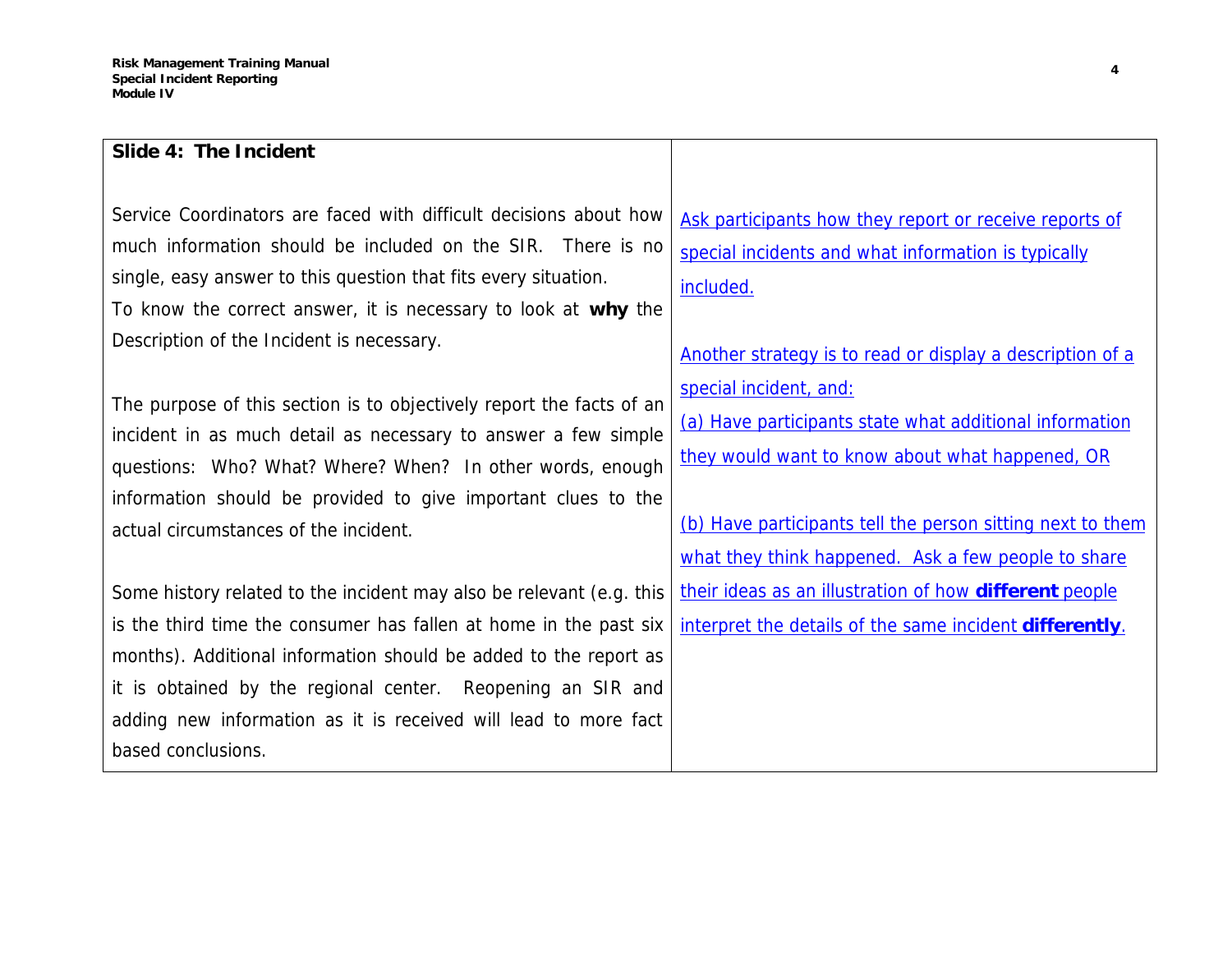| Slide 5: The Incident Description                                                                                                                                                                                                                                                                             |                                                                                                                                                                                                                                                |
|---------------------------------------------------------------------------------------------------------------------------------------------------------------------------------------------------------------------------------------------------------------------------------------------------------------|------------------------------------------------------------------------------------------------------------------------------------------------------------------------------------------------------------------------------------------------|
| As we have seen, the Special Incident Report should contain<br>sufficient information to answer the 4 'W' questions (Who? What?<br>When? Where?), but how much information is enough? When is<br>it too much?                                                                                                 | This section can be reinforced by having participants<br>review sample SIRs and critique how well these reports<br>meet the Thorough-Accurate-Clear quidelines.                                                                                |
| Information should be included so the Special Incident Report is<br>thorough, accurate and clear. This means the words should draw<br>a mental picture of the circumstances surrounding the incident.                                                                                                         | Another technique is to have participants tell what<br>information should be included based on an incident you<br>describe.                                                                                                                    |
| After reading the Report, everyone should have the same<br>understanding of what happened.                                                                                                                                                                                                                    |                                                                                                                                                                                                                                                |
| Grammar and spelling are important if they compromise thorough,<br>accurate and clear interpretation.                                                                                                                                                                                                         |                                                                                                                                                                                                                                                |
| Slide 6: Incident Description TIP                                                                                                                                                                                                                                                                             | If staff who have limited experience are in the audience,<br>you can include examples or have an activity requiring                                                                                                                            |
| Remembering these "tips" will provide guidance in determining<br>what (and how much) information to include when reporting a<br>special incident. The emphasis is to be factual. Include facts, as<br>you know them, giving the source of your information. Don't "go<br>beyond" the facts to make judgments. | participants to re-write inappropriately worded<br>statements. This activity can be done individually or in<br>small groups. Sharing results at the end of the activity<br>will allow opportunity for you to provide quidance and<br>feedback. |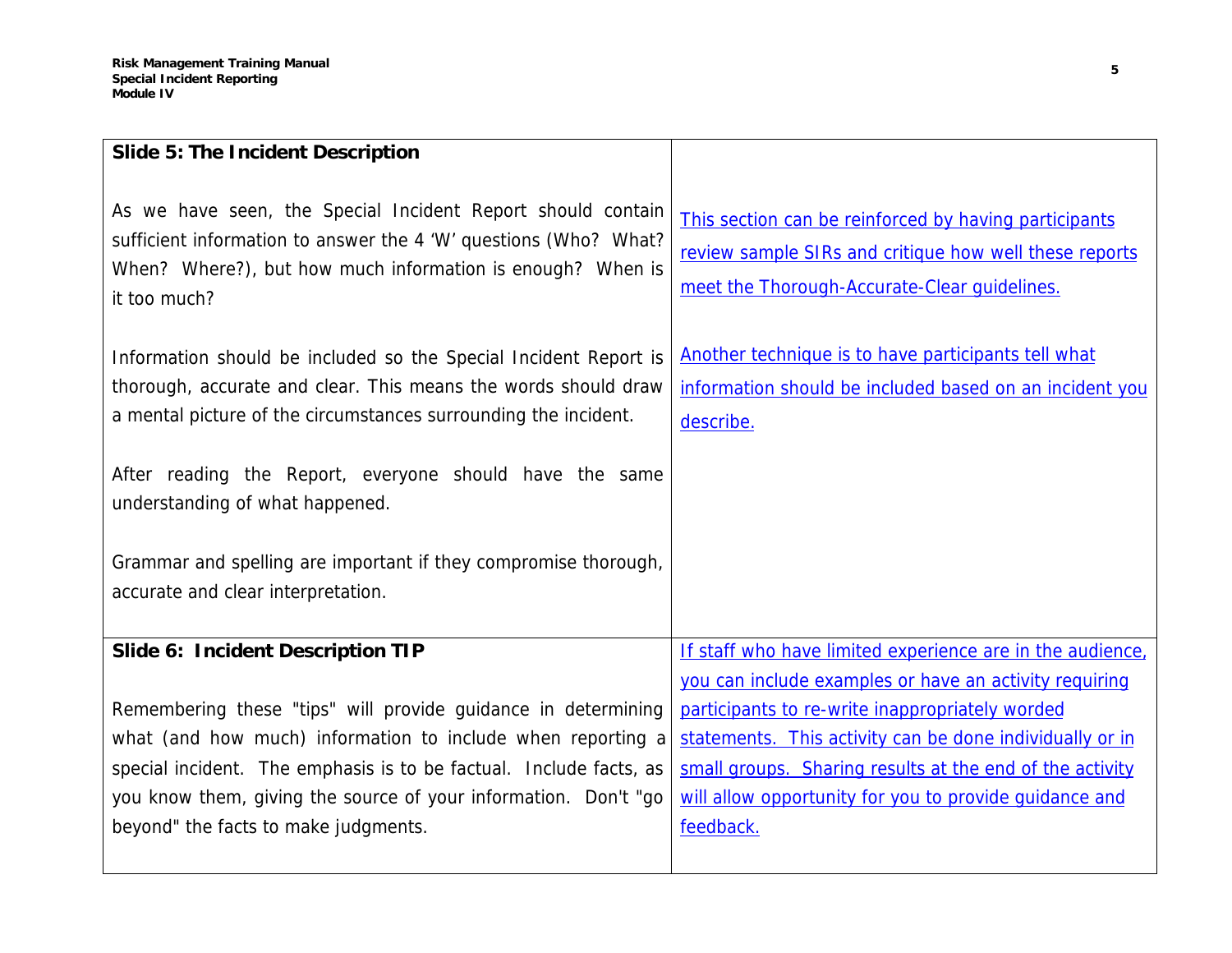| Slide 7: Incident Response                                                                                                                                                                                                                                                                                                                                                                                                                                                     |                                                                                                                                                                                                                                        |
|--------------------------------------------------------------------------------------------------------------------------------------------------------------------------------------------------------------------------------------------------------------------------------------------------------------------------------------------------------------------------------------------------------------------------------------------------------------------------------|----------------------------------------------------------------------------------------------------------------------------------------------------------------------------------------------------------------------------------------|
| Now that we have discussed the type of information needed to<br>complete an SIR, let's talk about both the reporting of and<br>responding to special incidents. If you have had previous training<br>on completing the SIR, you know the mechanics already - who<br>reports what type of incident, to whom do you report, what are<br>the required time lines, etc.                                                                                                            | Hand out the Incident Response Checklist.<br>Give participants a few minutes to review it.<br>Ask participants to apply the checklist to one of the<br>incidents used in a previous example to become more<br>familiar with this tool. |
| This Incident Response Checklist gives you a way to help you<br>work through these steps. The Incident Response Checklist is<br>intended for use in almost every situation; hence, many of the<br>entries say "if appropriate".                                                                                                                                                                                                                                                | Discuss any special requirements of this regional center<br>concerning steps on the checklist.                                                                                                                                         |
| It is intended to be a useful tool to help everyone understand the<br>expectations of reporting and responding to incidents regardless<br>of your job assignment. Although service coordinators have<br>responsibility for ensuring that special incidents are entered into<br>the SIR system, using this checklist will guide conversations<br>regarding incidents among reporters, service providers, regional<br>center staff and members of the Risk Management Committee. | For example, if the participants' regional center(s)<br>requires a phone or face-to-face contact between<br>regional center staff and the consumer, discuss this<br>when reviewing the "ensure safety" step.                           |
| Acquiring all relevant information and distilling it into thorough-<br>accurate-clear incident reports requires skills in observing,<br>and processing a large<br>listening, interviewing,<br>amount of<br>information.                                                                                                                                                                                                                                                        |                                                                                                                                                                                                                                        |